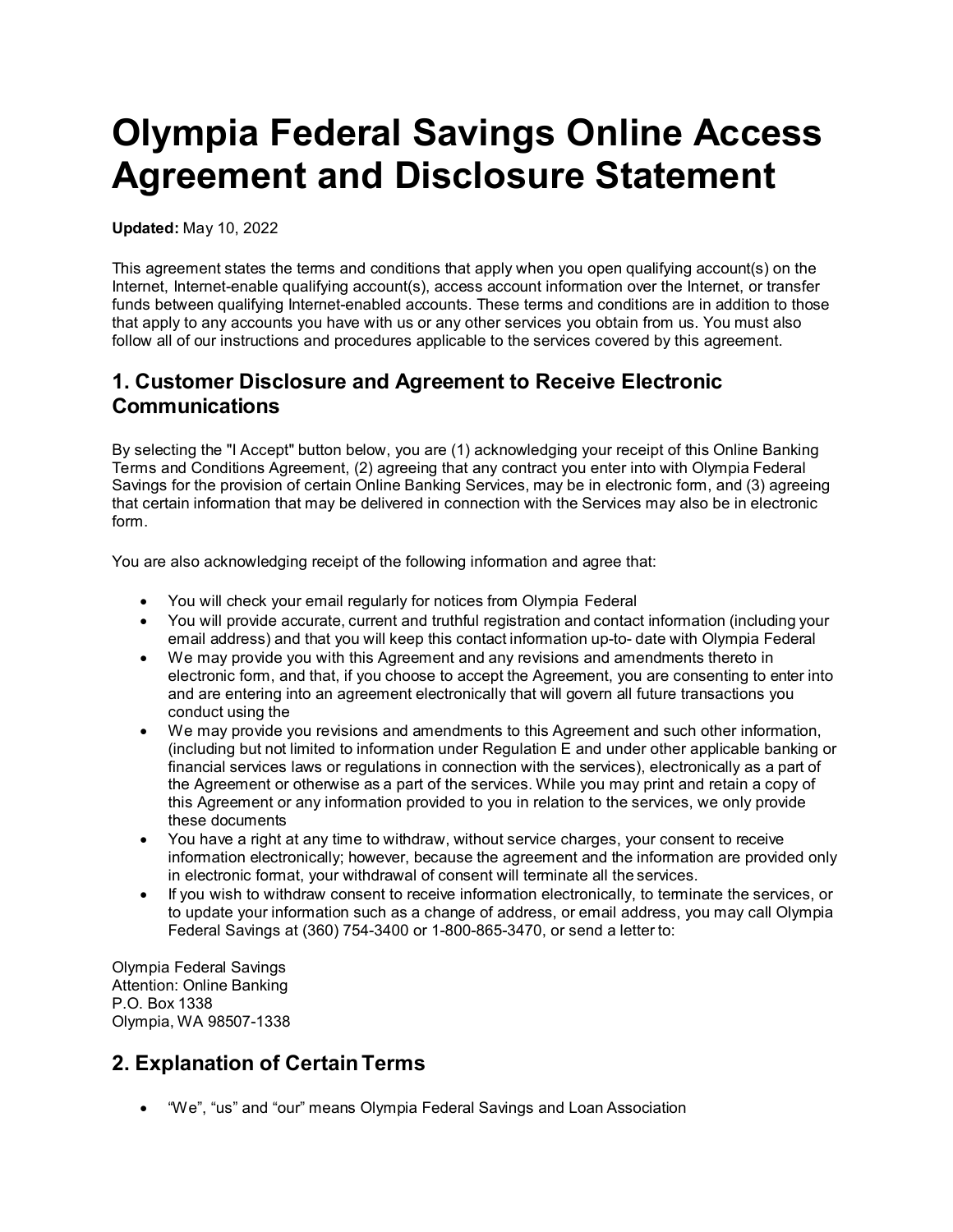- "You" and "your" mean an individual person or business entity that we permit to use the Internet banking services subject to the terms of this agreement.
- "Company representative" means, if you are a business entity, anyone we reasonably believe, in accordance with our security procedures, to be authorized to act on your behalf in connection with our online banking service.
- "Internet-enable" your account(s) means to enable you to obtain our service that allows you to obtain information and perform transactions wemake available for your qualifying accounts over the Internet by use of a personal computer and modem and/or other means we authorize or allow.
- "Online banking" means the services provided under this agreement which allow you to access information about your Internet-enabled accounts, transfer funds between qualifying accounts, and perform other transactions and obtain other services that we authorize or allow, but does not include our bill pay service.
- "Online" means through the Internet by use of a personal computer or other screen-based electronic device.
- "Account" means a deposit, loan or other account for which transactions may be performed using our Online Banking service.
- "Consumer account" means an account established primarily for personal, family, or household use.
- "Business account" means an account that is not a consumer account.
- "Access codes" include the customer identification number, log-in, username, Secure Access Code, password and any other means of access to our Online Banking service we establish or provide for you.

# **3. Access Codes**

To use our Online Banking service, you must use the access codes we establish or provide for you. Keep them confidential to prevent unauthorized use or loss to your accounts. Anyone to whom you give your access codes will have full access to your accounts even if you attempt to limit that person's authority. Additionally, that person will have full access to any other of your accounts which are accessed by those access codes, even if those accounts are in your name with another person. None of our employees or employees of our affiliates will contact you via phone or e-mail requesting your access codes. If you are contacted by anyone requesting this information, please contact us immediately at our phone number shown in the section below entitled Notify us IMMEDIATELY for Unauthorized Transactions.

Customers may choose to have Secure Access Codes delivered to their mobile device via SMS. **Message & Data rates may apply.**

# **4. System Requirements**

You must use a computer that has:

- Microsoft Windows 10 or Apple OS X 13
- Internet browser with recent updates applied for improved security and reliability.
- An internet connection with a minimum of 1 Mbps download speed.

Satellite connections often have difficulty supporting Hypertext Transfer Protocol Secure (HTTPS) applications. Since Online Banking is HTTPS-encrypted for the safety of your financial information, some satellite cable connections may exhibit slow responses.

# **5. Email Requirement**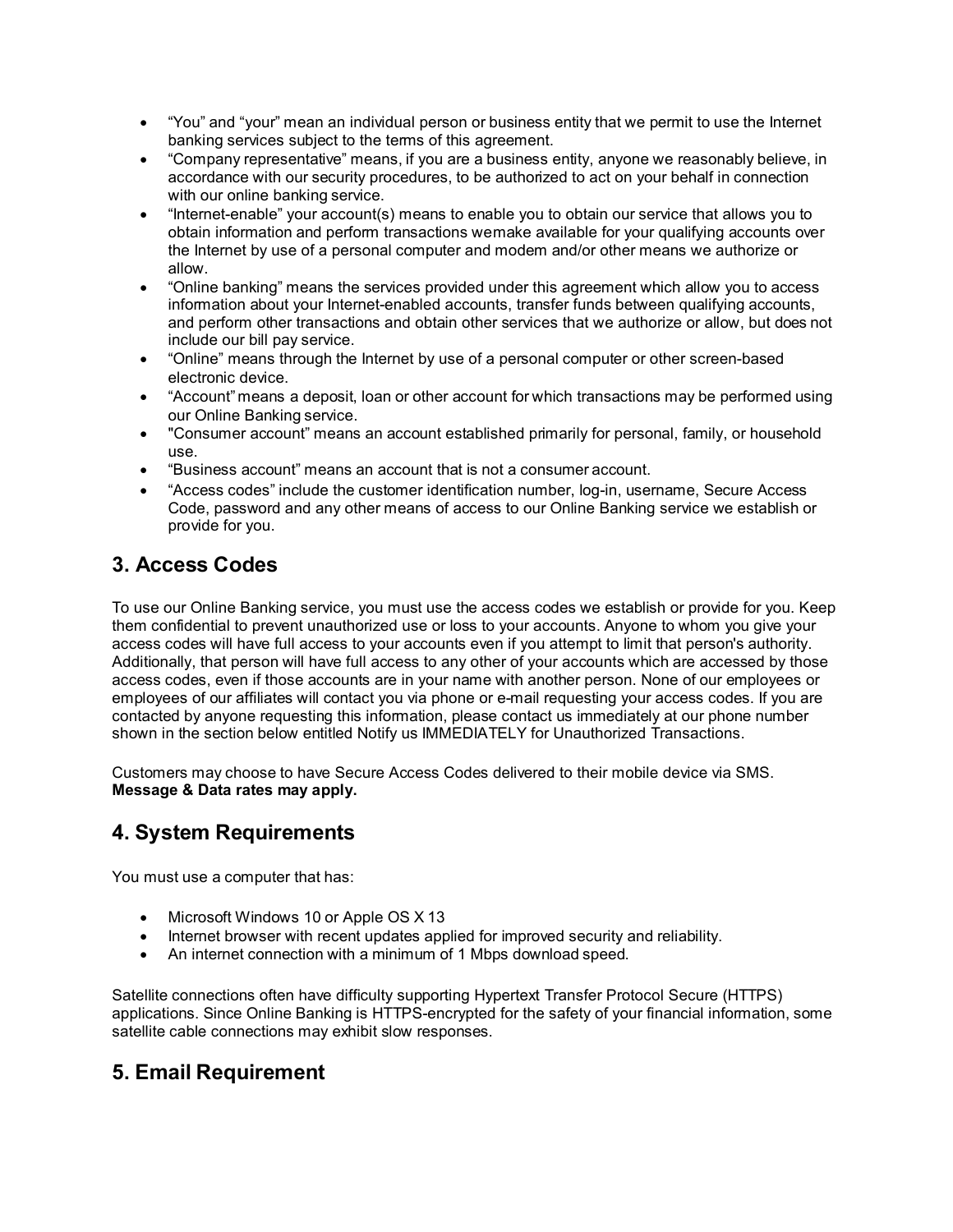• Valid and current email address. Please ensure the olyfed.com domain is whitelisted so our emails are not flagged as Spam by your email provider.

#### **6. PDF Reader Requirements**

• Werecommend the most recent version of Adobe® Reader® or other software capable of properly displaying PDF documents.

#### **7. Browser Requirements**

Browser support is subject to change with little to no notice and we encourage end users to configure browsers for automatic updates. Use the most recent versions available for the browsers listed in the following table for the most secure experience online.

*Note: For the most secure and consistent experience on mobile devices and tablets, use our mobile app instead of mobile browsers. Please see OlyFed Mobile App requirements section for more information.*

*Note: Compatibility mode and document mode settings in the browser are not supported. A browser not supported page will appear if a user attempts to log in via a browser with one of these modes set.*

Some supported browsers, as listed below, may show minor behavioral or cosmetic differences, but will generally support that application's features and functionality. Any browsers and respective versions not listed in the following tables should be considered unsupported.

| <b>Browser</b>                                                | <b>Microsoft Windows</b> | Mac OS X    |
|---------------------------------------------------------------|--------------------------|-------------|
| <b>Google Chrome (current</b><br>and previous two versions)   | Recommended              | Recommended |
| <b>Mozilla Firefox (current</b><br>and previous two versions) | Supported                | Supported   |
| <b>Microsoft Edge (current</b><br>and previous two versions)  | Supported                | Unsupported |
| Apple Safari (current and<br>previous two versions)           | Unsupported              | Supported   |

*Note: OlyFed Online Banking will end support for Microsoft Internet Explorer on October 6, 2020. After this date, users will no longer be able to access OlyFed Online Banking using IE11.*

*Note: For information about Google Chrome versions indicated above, see <https://chromereleases.googleblog.com/search/label/Stable%20updates>*

*Note: For more information about Mozilla Firefox versions indicated above, see <https://www.mozilla.org/en-US/firefox/latest/releasenotes>*

#### **8. OlyFed Mobile App requirements**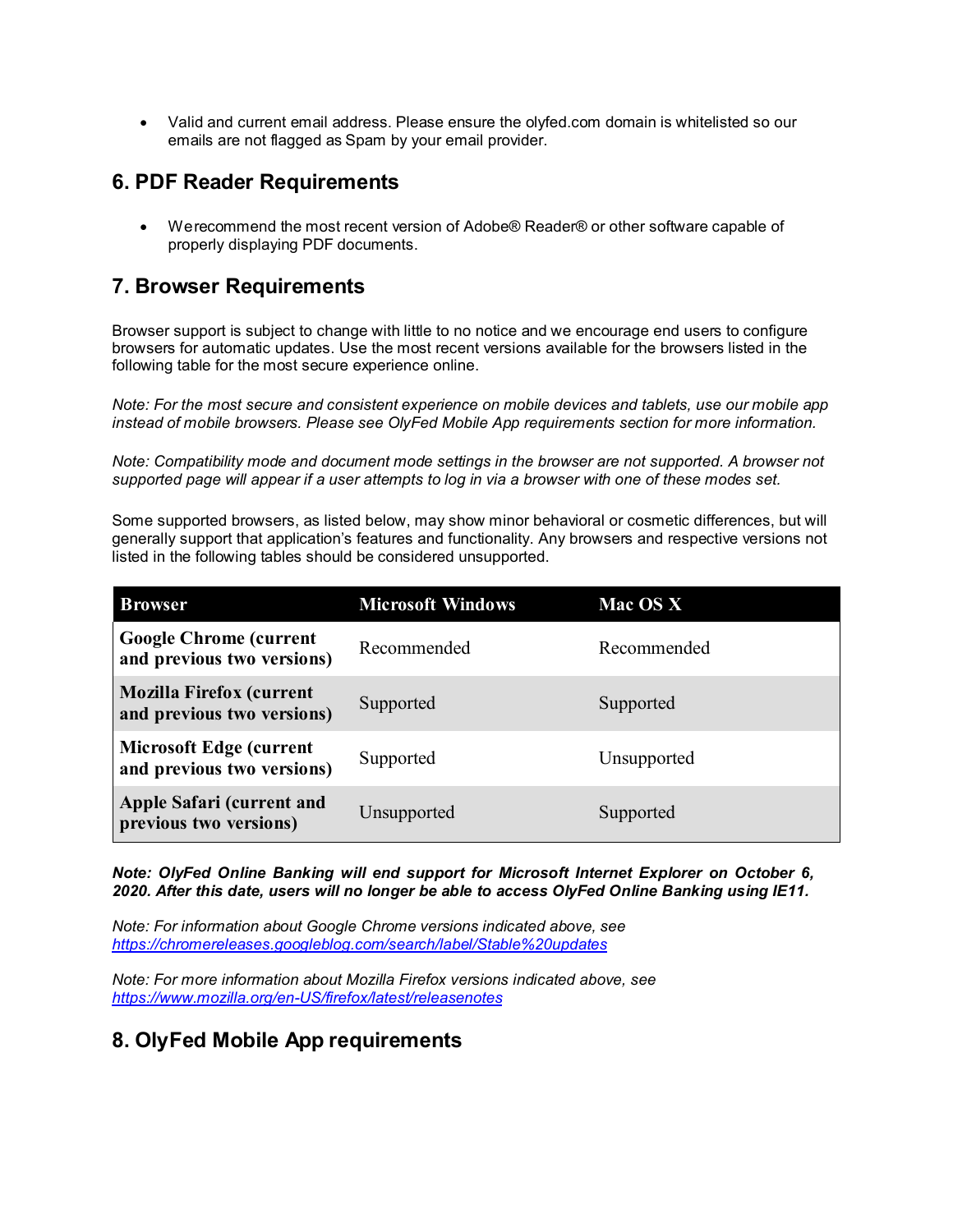This section describes the operating systems, connection types, and camera resolutions that are compatible with OlyFed Mobile Apps. End users can download the app from the Apple Store (for iOS devices) or Google Play (for Android devices).

Note the following details about OlyFed Mobile Apps:

- A valid email address and telephone number are required.
- OlyFed Mobile Apps function best when the GPS or native mapping app (also called Location Services) is enabled.

When requesting customer support for OlyFed Mobile Apps, identify the model and operating system of the device and, if applicable, confirm that the camera is rear-facing.

The following table provides device compatibility requirements for OlyFed Mobile Apps:

| <b>Device Type</b>    | Version                                 | <b>Compatibility</b> |
|-----------------------|-----------------------------------------|----------------------|
| <b>Google Android</b> | Android Version 8.x and later Supported |                      |
| Apple                 | $10S$ 13.x and later                    | Supported            |

*Note: End users on unsupported OS versions may still access online banking through the mobile browser. The mobile browser does not offer native app features such as Mobile Remote Deposit Capture (mRDC).*

To deposit checks with mRDC in OlyFed Mobile Apps, an end user must have a mobile device with a rear-facing camera with a resolution of at least 5 megapixels.

The following table provides mobile connectivity requirements for OlyFed Mobile Apps:

| <b>Connectivity</b> | Compatibility |
|---------------------|---------------|
| 5G                  | Supported     |
| 4G LTE              | Supported     |
| Wi-Fi               | Supported     |

#### **9. Biometrics Requirements**

End users can use Fingerprint Login, Touch ID, or Face ID to log in to the mobile banking app. The Fingerprint Login feature is based on the fingerprint API introduced with Android M (Marshmallow). Some Samsung and Nexus phones do not support Android's API, even though they include the hardware on the phone. These devices are not supported by OlyFed Mobile's Fingerprint Login feature.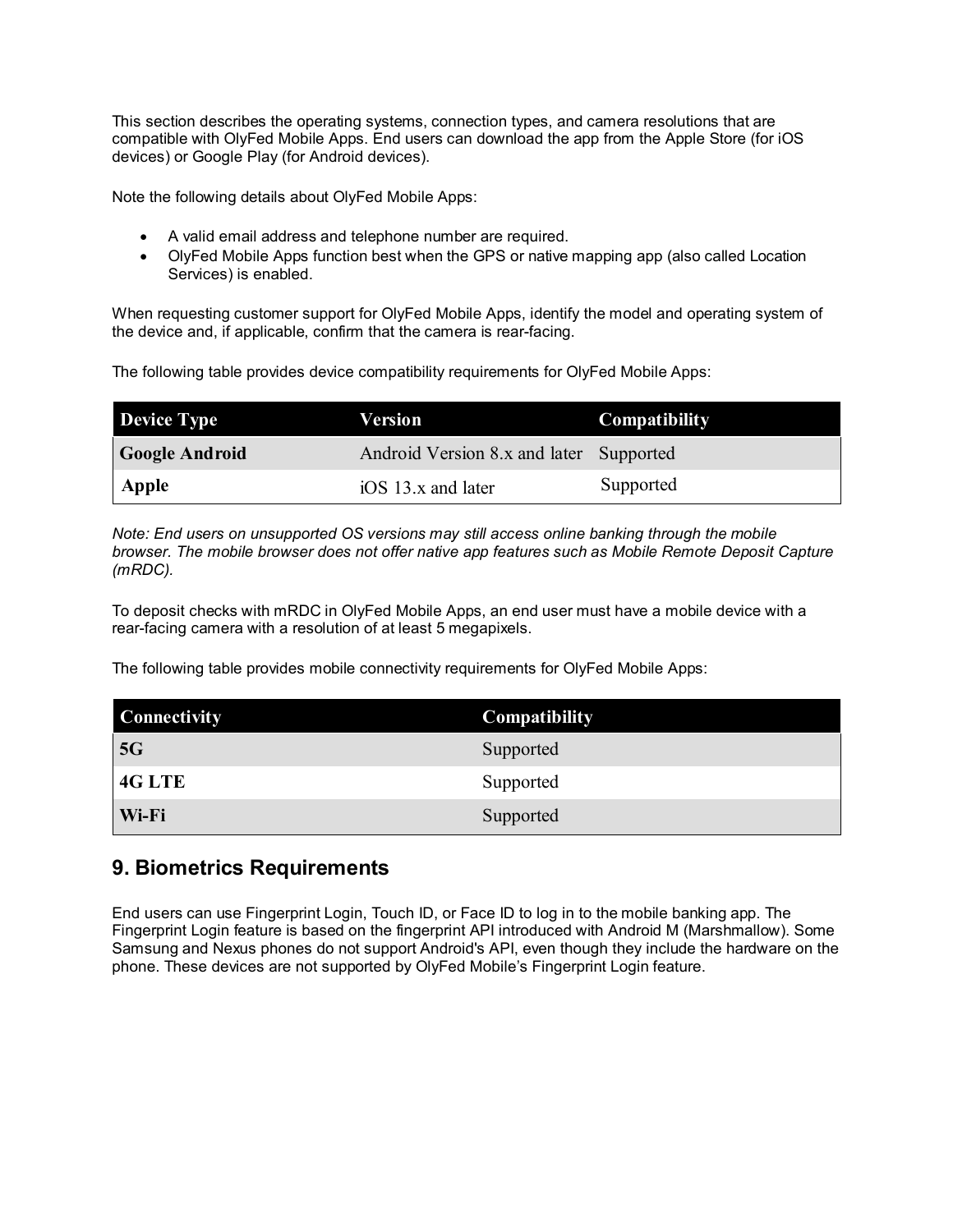Fingerprint Login is a free feature currently only available for login authentication on eligible Android devices. To use this feature you must meet the following operating system, hardware, and release requirements:

- Samsung Galaxy S7 or later
- Google Nexus 7 or later
- Google Pixel first generation or later
- End-user registration with Fingerprint Login at the device level

Touch ID and Face ID are only available for login authentication on supported Apple iOS devices and requires end-user registration of the feature at the device level.

# **10. Protecting Your Personal Information**

In addition to protecting your access codes, you should also take precautions to protect your personal identification information, such as your driver's license, Social Security number, or tax identification number. This information by itself or together with account information may allow unauthorized access to your accounts. You should treat personal information with the same level of care that you would for your account information. You should also protect and secure all information and data stored in any personal computer or other equipment you use to access our Online Banking service.

# **11. Individual Agreement for Online Banking Service**

We do not have joint agreements for our Online Banking service. If you are an individual or sole proprietor, you are the only customer under this agreement. However, any of the accounts to which you have access through our Online Banking service may be jointly owned with, or joint obligations with, others.

# **12. Qualifying Accounts**

We will tell you which types of accounts qualify for our Online Banking service. You must be a named owner/obligor on the account in our records for it to qualify. Any account requiring more than one signature for withdrawal, draw or transfer of funds does not qualify. You agree to provide us with any authority we require before we permit access to any qualifying account.

# **13. How to Use Our Online Banking Service**

Please refer to the online help and instructions on how to use our Online Banking service.

# **14. Types of Online Banking Services**

You, or someone you have authorized by giving them your access code (even if that person exceeds your authority), can instruct us to perform the following transactions:

- Transfer funds between qualifying accounts;
- Obtain information that we make available about qualifying accounts;and
- Obtain other services or perform other transactions that we allow.

#### **15. Preauthorized Recurring Fund Transfers**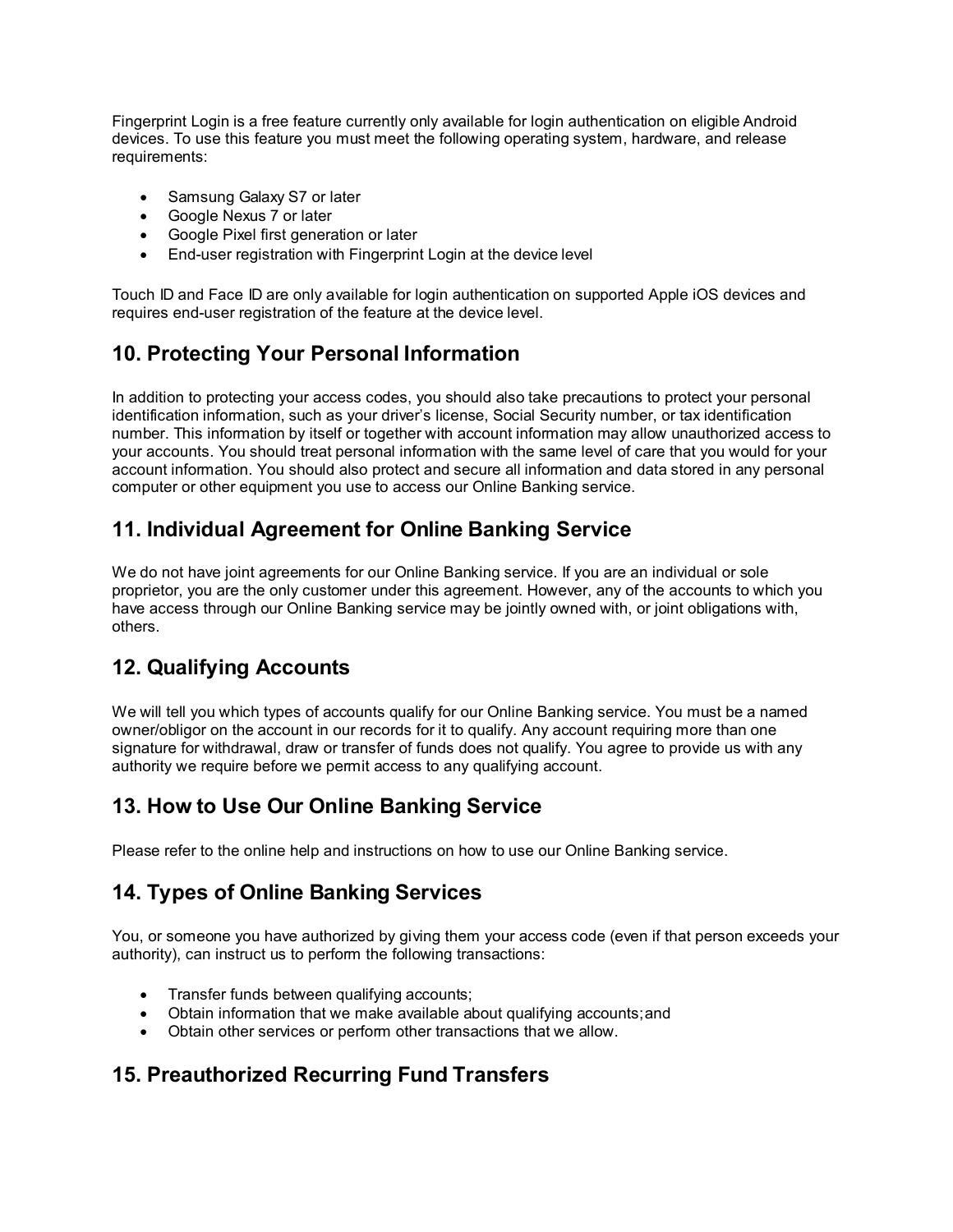To the extent we make them available, you authorize us to establish preauthorized recurring fund transfers in accordance with the requests you make for us to do so. We will only allow preauthorized recurring fund transfers that do not vary in amount.

# **16. Communications Link and Your Equipment**

It is your responsibility to obtain and maintain your online communications link to our Online Banking service to ensure that your use of such communications link is in compliance with applicable requirements, including any requirements of telecommunications companies and authorities. You are responsible for obtaining, installing, maintaining and operating all hardware, software and Internet access services necessary for obtaining our Online Banking service.

# **17. Limits on Online Funds Transfers**

You must have enough available money or credit in any account from which you instruct us to make a transfer. All transfers must be in U.S. Dollars.

For security reasons, we may implement limits on the number or amount of transactions you can make using our Online Banking service. We also reserve the right to limit or suspend access to our Online Banking service as we deem necessary for security reasons. We may also limit access from countries other than the United States of America.

If any qualifying accounts are money market deposit accounts or savings deposit accounts, certain types of withdrawals from those accounts, including payments and transfers, are limited to a total of no more than 6 in any specified period. The specified period for money market deposit accounts is the monthly statement period. The specified period for savings deposit accounts is a calendar month. The kinds of withdrawals covered by this limitation are those made by means of preauthorized or automatic transfers and payments or telephone agreement, order, or instruction. A total of only 3 of these kind of withdrawals may be made by check, draft, debit card, or similar order payable to third parties.

# **18. When Online Funds Transfers Are Made**

Transfers are not final at the time we receive your instructions, but we will begin to process them promptly. You should allow at least 1 business day for us to process transfers. Each transfer will be posted to any account with us from which it is made, and to any other account with us that is involved in the transaction, on the business day on which the transfer is made. Each transfer you make on a nonbusiness day, or after our Online Banking cut-off time on any business day, will be considered made on the following business day. Information you obtain about your accounts using our Online Banking service may not reflect transactions that have not yet been posted to your accounts. You should keep that in mind when you perform or attempt to perform any transactions on the basis of such information.

#### **19. Our Liability for Failure to Complete Transfers from Consumer Accounts**

If we do not complete a transfer from a consumer account on time or in the correct amount according to our agreement with you, we will be liable for your losses or damages. However, there are exceptions. We will NOT be liable, for instance:

- If, through no fault of ours, you do not have enough available money in the account from which a transfer is to be made, or if the account has been closed or is not in good standing, or if we reverse a transfer because of insufficient funds.
- If any transfer would go over the credit limit of any account.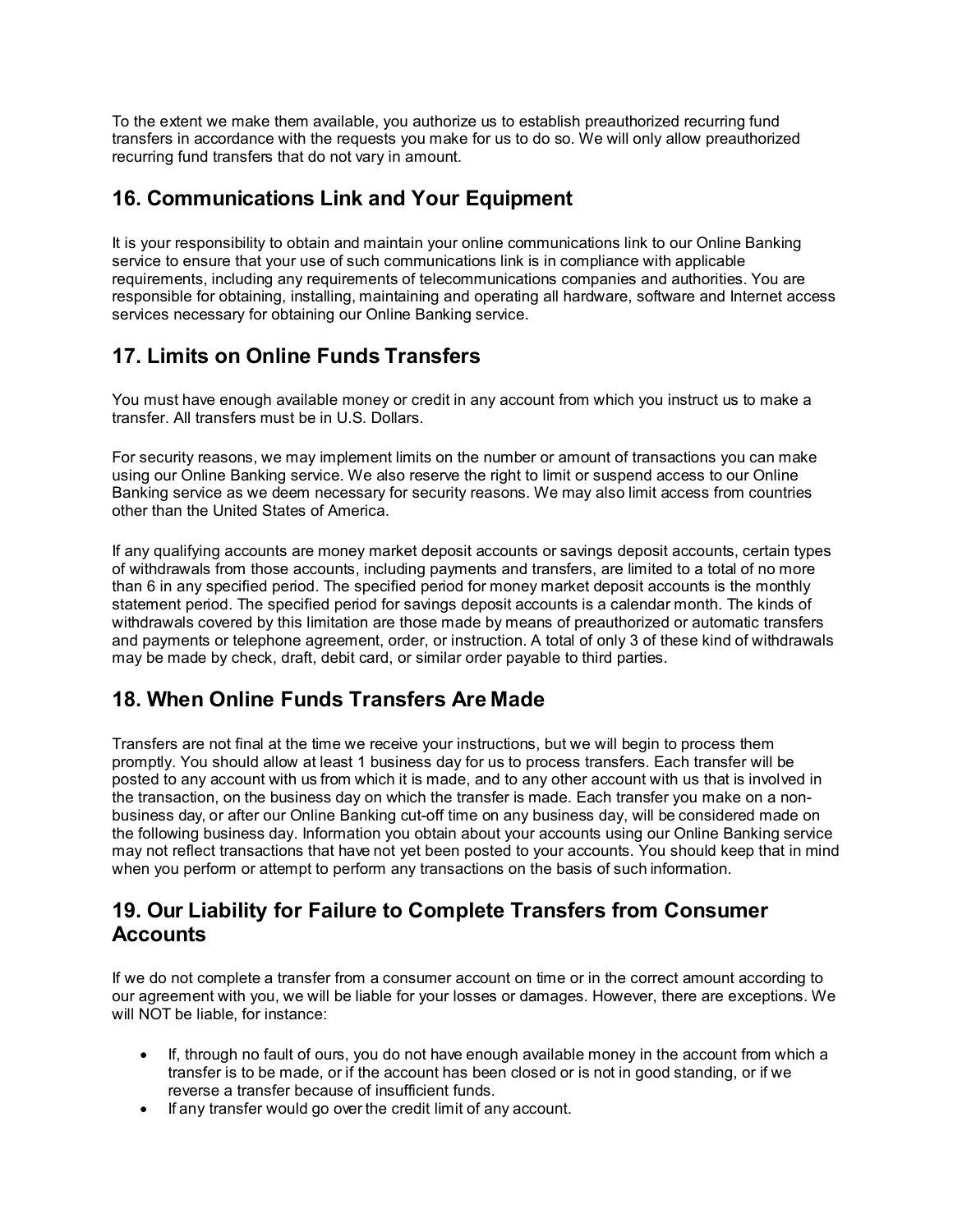- If your equipment or ours was not working properly and the breakdown should have been apparent to you when you attempted to conduct the transaction.
- If you have not given us complete, correct or current account numbers or other identifying information so that we can properly credit your account or otherwise completethe transaction.
- If you do not properly follow our instructions or if you provide us with wrong or inaccurate information or fail to correct or tell us about any inaccuracy of which you are aware.
- If you do not instruct us soon enough for your transfer to be received and credited.
- If the money in the account from which a transfer is to be made is subject to legal process or other claim restricting the transaction.
- If circumstances or persons beyond our control prevent, delay, intercept, or alter the transaction, despite reasonable precautions that we have taken.

#### **20. Business Days**

Our Online Banking service is generally available 24 hours a day, 7 days a week. However, we only process transactions and update information on business days. Our business days are Monday through Friday. Holidays are not business days.

# **21. Stopping or Changing Transfers**

If you want to stop or change transfers you have instructed us to make, you must notify us before we have started processing the transaction. This applies to both individual transactions as well as preauthorized recurring transactions. The normal way to do this is for you to access the appropriate function in our Online Banking service no later than the day before the business day the transfer is scheduled to be made, and either delete it or make the change.

You may also call or write us at:

#### **Customer Service**

(360)-754-3400 or 1-800-865-3470

#### **Mailing Address:**

Olympia Federal Savings P.O. Box 1338 Olympia, WA 98507-1338

or by using any electronic stop payment method which we provide for this purpose. If you call or write, you must do this in time for us to receive your request 3 business days or more before the transfer is scheduled to be made. If you call, we may also require you to put your request in writing on paper and get it to us within 14 days after you call.

If you order us to stop a preauthorized recurring transfer from a consumer account as described above, and we do not do so, we will be liable for your losses or damages.

#### **22. External Accounts**

The online banking funds transfer service allows you to transfer funds between your Account(s) that you maintain with us and your Account(s) that are maintained by other financial institutions. You represent and warrant that you are either the sole owner or a joint owner of the Originating and Recipient Account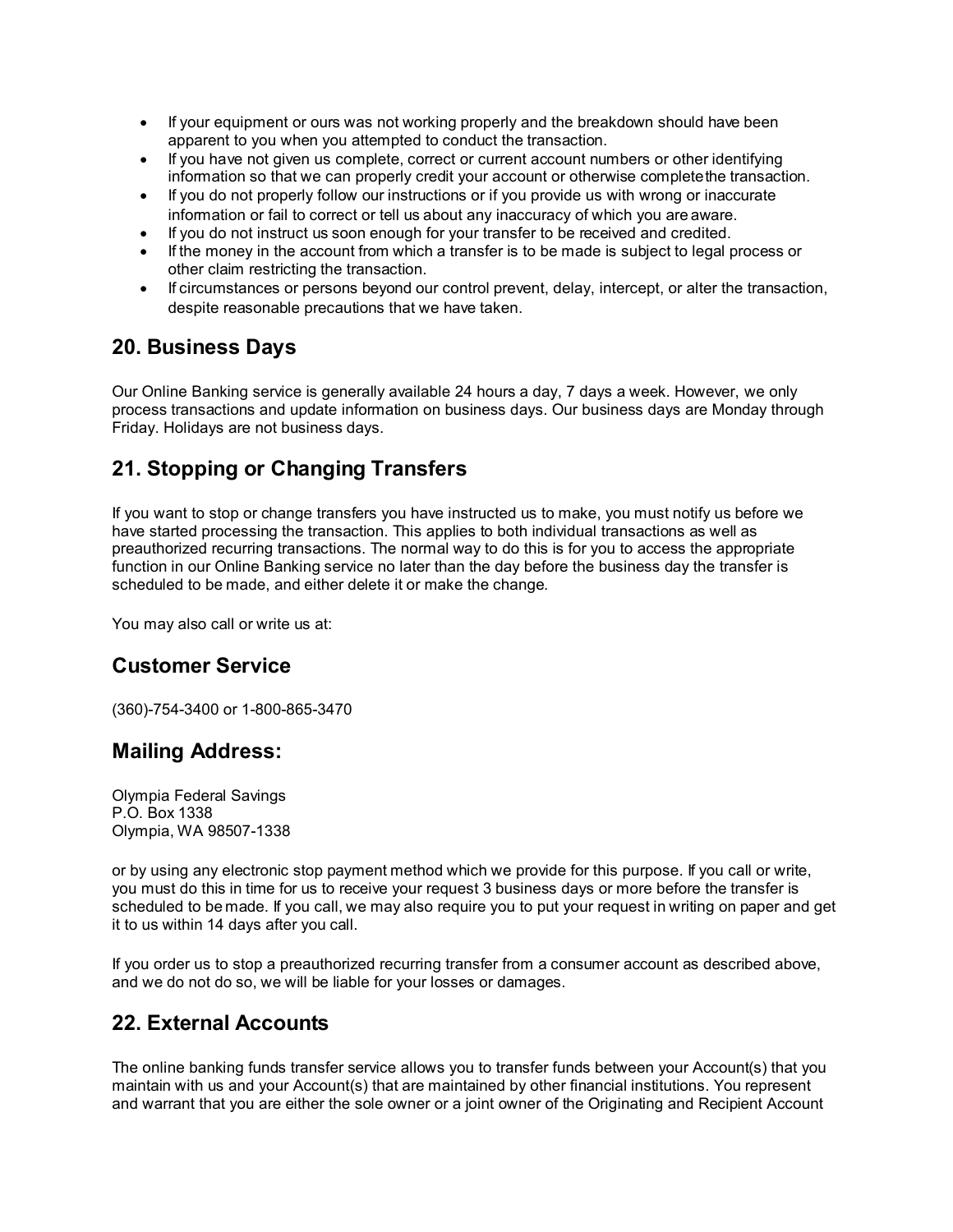and that you have all necessary legal right, power and authority to transfer funds between the Originating Account and the Recipient Account. Further, you represent and warrant that the Recipient Account is located in the United States.

# **23. Mobile Check Deposit**

To begin the mobile check deposit process, you agree to restrictively endorse an item transmitted through the service. You agree to follow any and all procedures and instructions regarding proper endorsement as directed by Olympia Federal Savings in this Agreement. To deposit a check you agree to endorse it as follows: "**For OlyFed Mobile Check Deposit Only**" followed by your signature.

#### **Daily Limit \$5,000**

#### **Deposit Cutoff 4:00 p.m. PST**

#### **Free – No Charge**

We can accept checks payable to you, drawn on a United States bank. We can't accept checks that are incorrectly endorsed, payable to others or made payable to a business, traveler's cheques, savings bonds, money orders, foreign checks, substitute checks or returned checks, duplicated deposited or redeposited, or postdated or stale-dated checks (more than 6 months old).

After restrictively endorsing the check, you will login to the appropriate OlyFed Mobile/Tablet Application and scan the check with the mobile device's camera, creating an electronic image of the item. The image will then be transmitted to Olympia Federal Savings or a third party processor. You are responsible for ensuring the image quality is sufficient to be accurately read and processed by the receiving software. Checks having an image of insufficient quality may be rejected, either by the Mobile/Tablet Application or at our sole discretion, and not deposited into your account. All deposits are subject to verification and can be rejected if all criteria are not met. Images transmitted by you are not considered received by the Association until you have received an electronic confirmation of the deposit from the Association. We are not responsible for items we do not receive or for images that are dropped or lost during transmission. Receipt of the confirmation from the bank does not mean that the transmission was error free or complete. Retain the original of all imaged checks that have been deposited for a minimum of 45 days, then properly destroy and dispose of original check after such time. Olympia Federal Savings reserves the right to place a Management Hold of up to 15 days.

#### **24. Statements**

Your funds transfers will be indicated on the monthly statements we provide or make accessible to you for the accounts with us that are involved in the transaction. We may also provide or make accessible to you statement information electronically or by some other means. You agree to notify us promptly if you change your address or if you believe there are any errors or unauthorized transactions on any statement or in any statement information.

#### **25. Schedule of Fees**

Olympia Federal Savings offers the benefits and convenience of its Online Banking Service to you at no monthly charge. Account research, stop payment charges, fees for the Bill Pay service and other related fees will be assessed at the rates published in Olympia Federal Savings Schedule of Fees or viewed a[t](http://www.olyfed.com/) [www.olyfed.com a](http://www.olyfed.com/)nd deducted from your Bill Pay Account or another account you hold at Olympia Federal Savings.

These fees are subject to change. Olympia Federal Savings will notify you in writing regarding any changes to the fees listed above at least 30 days in advance of the effective date of these changes.

#### **26. Disclosure of Information to Others**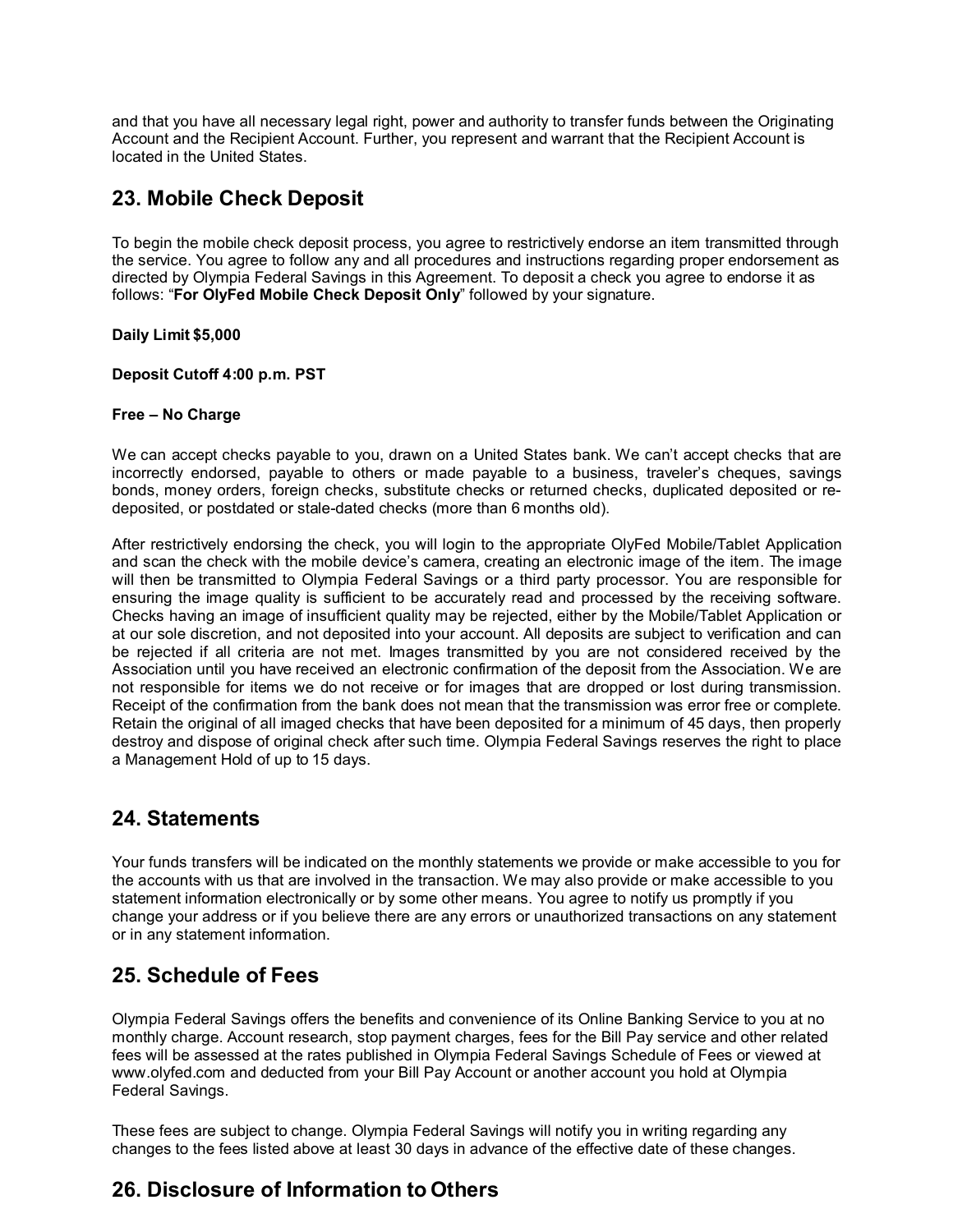See our separate "Privacy Notice" for more information about how we use customer information and your choices.

#### **27. Your Liability for Authorized Transactions**

You are liable for all transactions that you make or authorize, even if the person you authorize exceeds your authority. If you have given someone your access codes and want to terminate that person's authority, you must notify us that transactions by such a person are no longer authorized. We may have to change your access codes or take additional steps to prevent further access by such person.

# **28. Notify us IMMEDIATELY for Unauthorized Transactions**

Tell us AT ONCE if you believe your access codes have been lost, stolen, or otherwise compromised or used without your authorization. Quickly telephoning us is the best way of reducing your possible losses. You could lose all the money in your account (plus your maximum overdraft line of credit).

#### **Customer Service**

(360) 754-3400 or 1-800-865-3470

#### **Mailing Address:**

Olympia Federal Savings P.O. Box 1338 Olympia, WA 98507-1338

If we provide you with another electronic means of notifying us for this specific purpose, you may use that means. However, DO NOT use a general e-mail service or other electronic means that we have not specifically authorized for this purpose.

#### **29. Your Liability for Unauthorized Transactions from Consumer Accounts**

This section applies only to transactions from consumer accounts.

If you tell us within 2 business days after you learn of the loss or theft of your access codes involving a consumer account, you can lose no more than \$50.00 if someone used them without your authority.

If you do NOT tell us within 2 business days after you learn of the loss or theft of your access codes, and we can prove that we could have stopped someone from using them without your authority if you had told us, you could lose as much as \$500.00.

Also, if your statement for a consumer account shows transfers covered by this agreement that you did not make or authorize, tell us at once. If you do not tell us within 60 days after the statement was mailed to you, you may not get back any money lost after the 60 days if we can prove that we could have stopped someone from taking the money if you had told us in time.

If a good reason (such as a long trip or hospital stay) kept you from telling us, we will extend the time periods.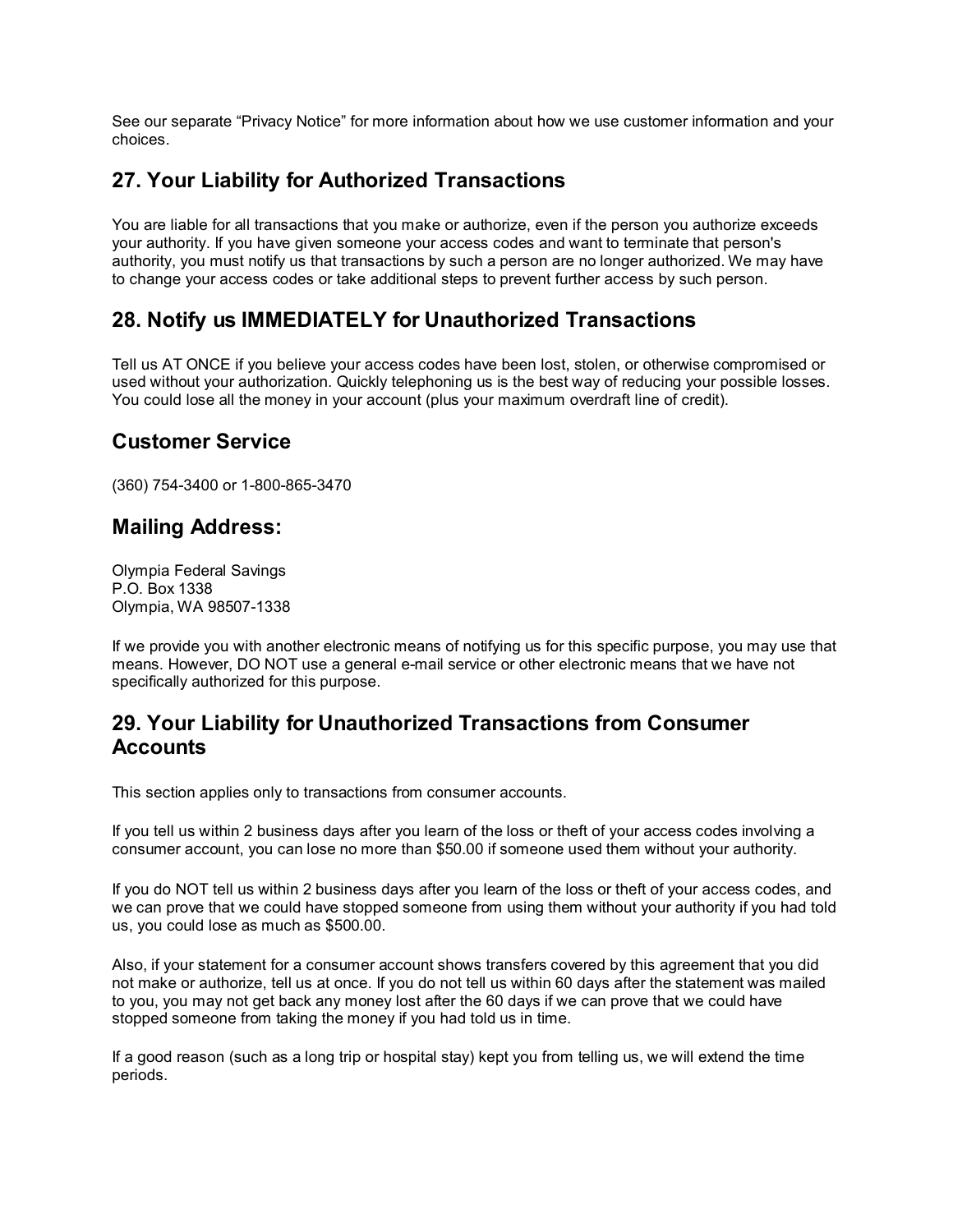# **30. Transfers Involving Insufficient Funds**

If you instruct us to make a transfer and you do not have a sufficient balance in the account from which you are making the transfer (including available credit under any overdraft line), we may refuse to complete the transaction. We may do this even if there are sufficient funds in accounts other than the one you were using to make the transfer. If we complete a transfer that you make or authorize and we subsequently learn that you have insufficient funds for the transaction in the account from which the transfer is made, you agree that we may reverse the transaction or offset the shortage with funds from any other account you have with us. In any case, you are fully obligated to us to provide sufficient funds for any transfers you make or authorize.

If we do not make a transfer, or if we reverse a transfer, because of insufficient funds, we are not required to make any further attempt to process the transfer or to notify you that the transfer has not been completed. You may be liable for a non-sufficient funds fee under the terms governing the account from which you made, or attempted to make, the transfer.

#### **31. In Case of Errors or Questions about Transactions Involving Consumer Accounts**

This section applies only to transactions covered by this agreement and that involve consumer accounts.

You may call or write:

#### **Customer Service**

(360) 754-3400 or 1-800-865-3470

#### **Mailing Address:**

Olympia Federal Savings P.O. Box 1338 Olympia, WA 98507-1338

as soon as you can, if you think your statement is wrong or if you need more information about a transfer covered by this agreement which is listed on the statement.

We must hear from you no later than 60 days after we sent the FIRST statement on which the problem or error appeared.

- Tell us your name and account number (if any).
- Describe the error or transfer you are unsure about, and explain as clearly as you can why you believe it is an error and why you need more information.
- Tell us the dollar amount of the suspected error.

If you tell us orally, we may require that you send us your complaint or question in writing so that we receive it within 10 business days.

We will determine whether an error occurred within 10 business days after we hear from you and will correct any error promptly. If we need more time, however, we may take up to 45 days to investigate your complaint or question. If we decide to do this, we will provisionally credit your account within 10 business days for the amount you think is in error, so that you will have the use of the money during the time it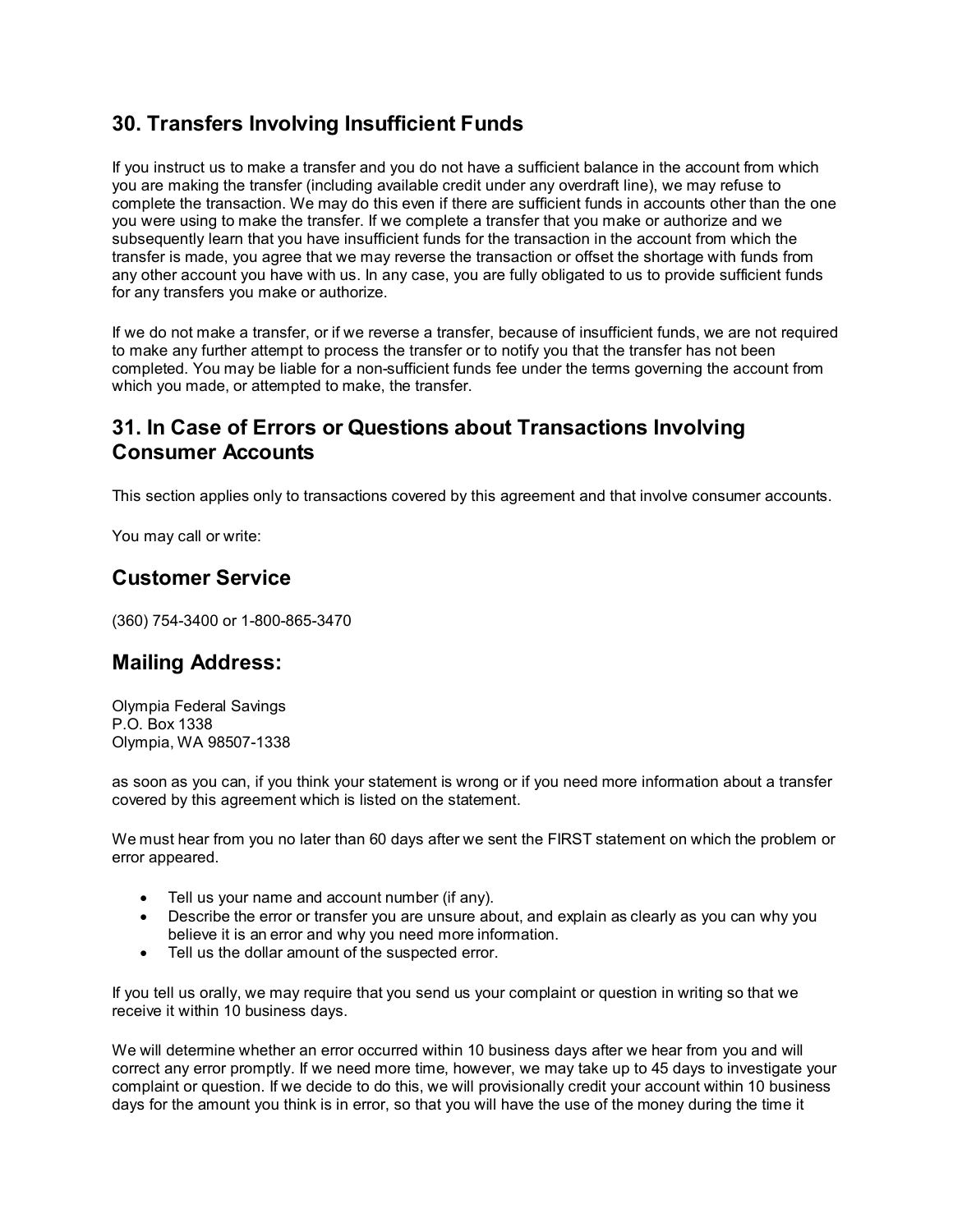takes us to complete our investigation. If we ask you to put your complaint or question in writing and we do not receive it within 10 business days, we are not required to provisionally credit your account.

For errors involving new accounts, point-of-sale, or foreign-initiated transactions, we may take up to 90 days to investigate your complaint or question. For new accounts, we may take up to 20 business days to provisionally credit your account for the amount you think is in error.

When the investigation is completed, we will make any necessary or appropriate adjustments to your account. We will tell you the results within 3 business days after completing our investigation. If we decide that there was no error or the error was different than you described, we will send you a written explanation. You may ask for copies of the documents that we used in our investigation.

# **32. Changing Terms and Terminating This Agreement**

This agreement will stay in effect until it is changed or terminated.

We have the right to terminate this agreement at any time. We will ordinarily send you notice of any termination, but we are not required to do so unless applicable law requires such notice. Once we terminate this agreement, no further or pending transfers will be made, including but not limited to any transfers scheduled in advance or any preauthorized recurring transfers. We may routinely terminate Online Banking service for customers that have not used the service within the first 30 days after activation or if the service has been inactive for a year.

We also have the right to make changes in this agreement at any time. We will comply with any notice requirements under applicable law for such changes. If applicable law does not specify any notice requirements for the change, we will decide what kind of notice (if any) we will give you and the method of providing any such notice.

You may terminate this agreement at any time by notifying us in writing. However, any instructions from you to make transfers will continue in effect until we have received your written notice of termination and have had a reasonable opportunity to act upon it. Once we have acted upon your notice, no further or pending transfers will be made, including but not limited to any transfers scheduled in advance or any preauthorized recurring transfers.

You are not permitted to alter or amend this agreement or any related document without our express written consent. Any attempt to do so will be void and unenforceable.

#### **33. Waivers**

No delay or omission by us in exercising any rights or remedies under this agreement or applicable law shall impair such right or remedy or be construed as a waiver of any such right or remedy. Any single or partial exercise of a right or remedy shall not preclude further exercise of that right or remedy or the exercise of any other right or remedy. No waiver shall be valid unless in a writing enforceable against us.

# **34. Notices and Communications**

Except as otherwise provided in this agreement, all notices required to be sent to you will be effective when we mail or deliver them to the last known address that we have for you in our records or when we make such notices available to you through electronic means. All notices and communications sent by you to us will be effective when we have received them and have had a reasonable time to act on them.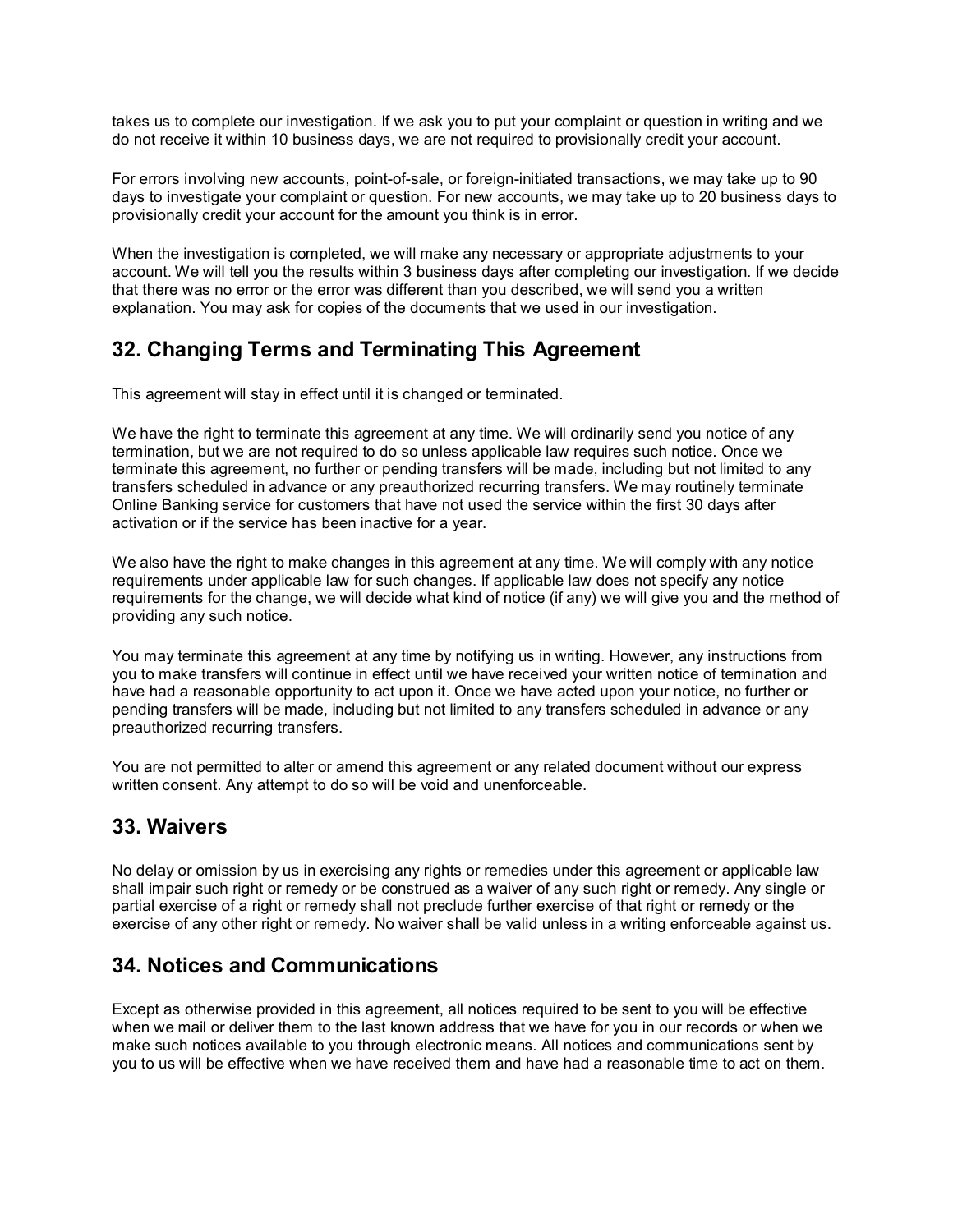You agree to notify us promptly of any change in your mailing address, e-mail address or telephone number.

# **35. Recording**

You agree that we may record any telephone conversations you have with us regarding the services covered by this agreement. However, we are not obligated to do so and may choose not to in our sole discretion.

# **36. Attorney Fees**

If we become involved in legal action to defend or enforce this agreement, you agree to pay our reasonable attorney fees and court costs, to the extent not prohibited by law.

# **37. Law That Applies**

Regardless of where you live or work or where you access our Online Banking service, this agreement is subject to the federal law of the United State of America and the laws of the State of Washington. If any of the terms of this agreement cannot be legally enforced, they will be considered changed to the extent necessary to comply with applicable law.

#### **THE FOLLOWING SPECIAL PROVISIONS APPLY ONLY TO BUSINESS ENTITIES OR INDIVIDUALS PERFORMING TRANSACTIONS FROM BUSINESS ACCOUNTS:**

#### **38. Company Representative If You Are a Business Entity**

If you are a corporation, partnership, limited liability company, association or some other form of business entity, we will issue one set of access codes to a company representative. It is your responsibility to ensure that access codes are provided only to persons you authorize. You represent to us that each company representative and anyone else using your access codes has general authority from your company to give us instructions to perform transactions using our Online Banking service.

Each person using your access codes will have the ability to:

- Make transfers from qualifying accounts, regardless of the dollar amount of the transaction.
- Make transfers regardless of whether he/she is otherwise an authorized signer or an obligor on any accounts that are accessed.
- Obtain information that we make available about qualifyingaccounts.
- Obtain other services or perform other transactions that we authorize or allow.
- Allow anyone else to use those access codes to make transfers or obtain information or other services.

# **39. Your Liability for Transactions from Business Accounts**

You are liable for all transactions that you make or authorize, even if the person you authorize exceeds your authority. If you or a company representative has given someone your access codes and want to terminate that person's authority, you must notify us that transactions by such a person are no longer authorized. You can terminate granted access codes yourself. You may call a branch representative for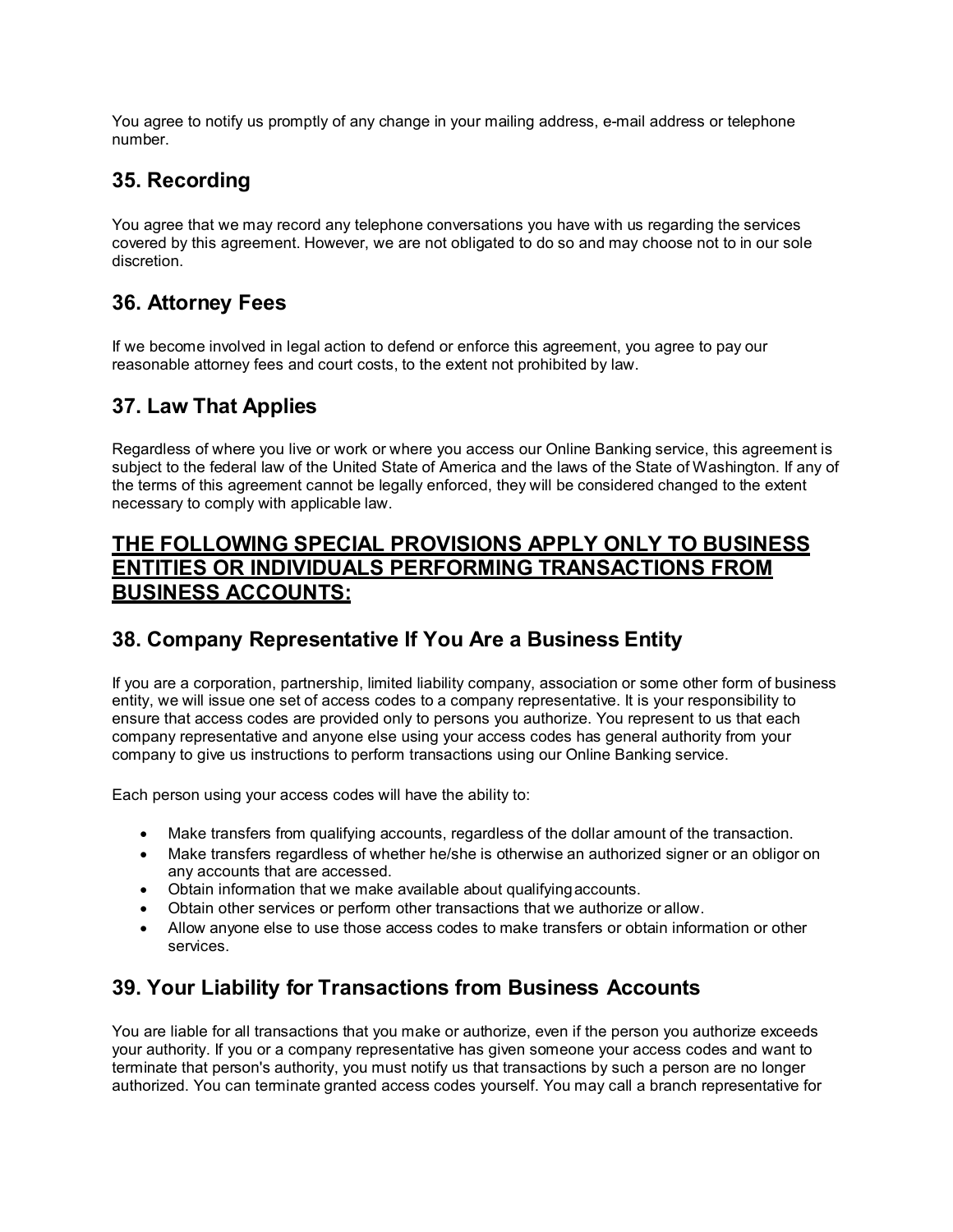assistance with terminating an authorized user or company representative. We may have to change your access codes or take additional steps to prevent further access by such person.

Our system supporting our Online Banking service is designed so that it may be operated only upon entry of valid access codes. Since we condition access upon entry of valid access codes, we will accept instructions for transfers or other transactions from any person using valid access codes.

This is so even if the person obtaining access:

- Is not a company representative.
- Exceeds your authority or that granted by any company representative.
- Does not have your authority.
- Has had his/her authority changed or revoked.
- Is an imposter or thief.

You agree to be bound by all transactions from any business account for which valid access codes were used. You authorize us to treat any instructions we receive using valid access codes as if the instructions had been made in writing and signed by the appropriate company representative.

Unless there is substantial evidence to the contrary, our records will be conclusive regarding any access to, or action taken through, our Online Banking service.

Notwithstanding the foregoing, we agree that you will not be responsible for transactions which occur after you have notified us to block the access codes that were used to perform the transaction, and we have had a reasonable opportunity to do so. Thus, the sooner you notify us of a problem, the better you can keep your losses down. (See the Notify us IMMEDIATELY for Unauthorized Transactions section above.)

You agree to promptly examine all account statements and any confirmations of transfers which we or other financial Institutions may send or make available to you, and to promptly notify us of any discrepancy or error within 30 days of receipt of any such statement or confirmation.

You may call or write:

#### **Customer Service**

(360) 754-3400 or 1-800-865-3470

#### **Mailing Address:**

Olympia Federal Savings P.O. Box 1338 Olympia, WA 98507-1338

as soon as you can, if you think your statement is wrong or if you need more information about a transfer covered by this agreement which is listed on the statement.

#### **40. Limitations on Our Liability in Connection with Business Accounts**

We will make every reasonable effort to provide full performance of our Online Banking system, and on a timely basis to resolve disputes that may arise. We will only be responsible for acting on instructions that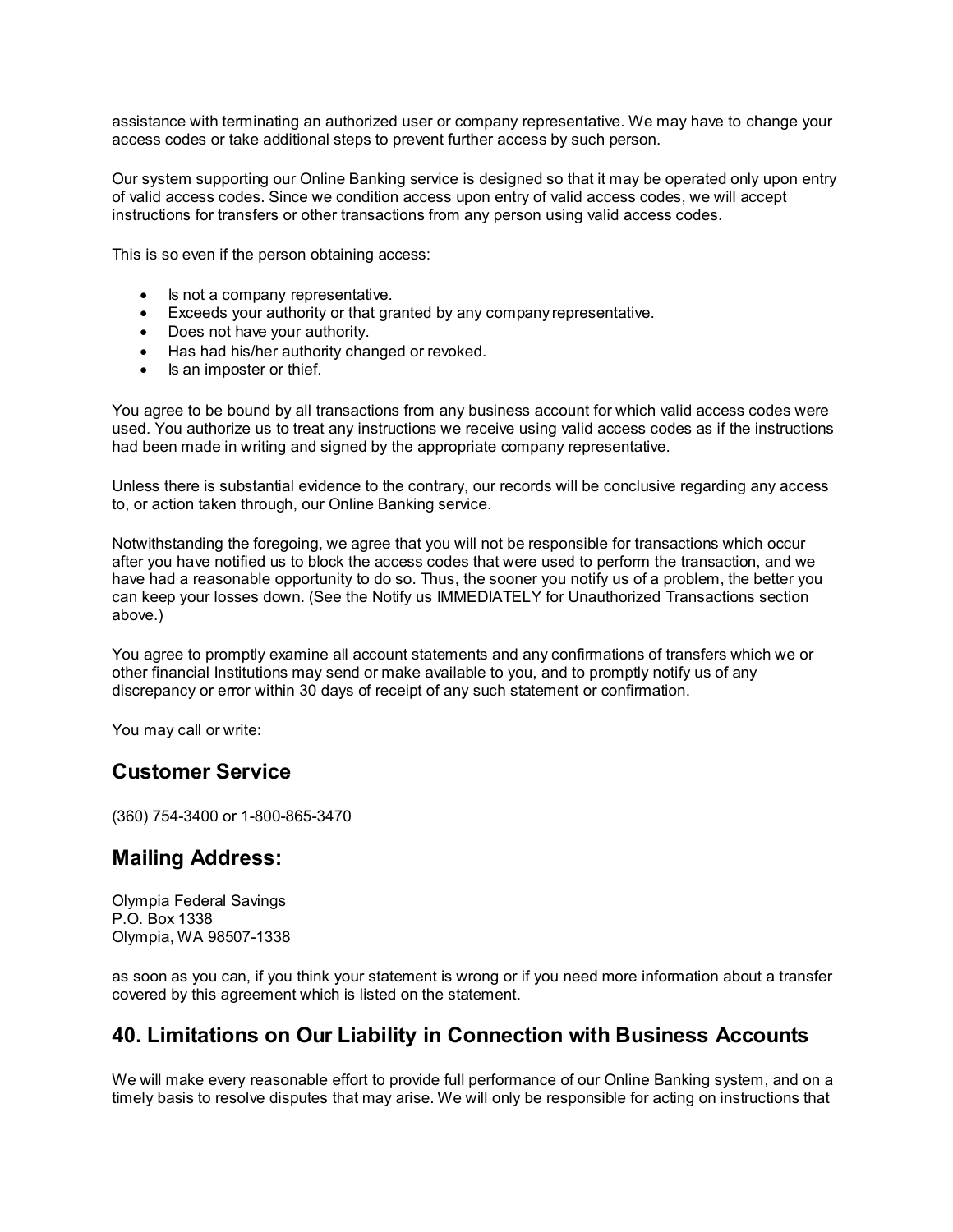we actually receive. We cannot assume responsibility for any malfunctions or capacity reductions or other problems in your equipment or in public communications networks not under our control that may affect the accuracy or timeliness of transactions you perform. Our only liability is to correct errors within our control. We are not responsible or liable to you for any loss, damage or injury caused by our Online Banking system. Neither will we be liable for any consequential, incidental, special, indirect or punitive loss or damage, including but not limited to dishonor of checks or other items or expenses which you may incur or suffer by reason of this agreement or the services we provide, whether or not the possibility or likelihood of such loss, damage, or expense is known to us.

WE MAKE NO WARRANTIES, EXPRESS OR IMPLIED, IN CONNECTION WITH THE SERVICES WE PROVIDE YOU UNDER THIS AGREEMENT, INCLUDING, WITHOUT LIMITATION, THE WARRANTIES OF MERCHANTABILITY AND FITNESS FOR A PARTICULAR PURPOSE.

# **41. Other Services**

We may provide you other services through our on-line banking platform which are not covered under this agreement. These services will have a separate agreement with specific terms and conditions.

# **42. Security Procedures**

By entering into this agreement and using our Online Banking service to perform transactions from business accounts, you agree to comply with all of our present and future security procedures with respect to transactions and services covered by this agreement. This includes, but is not limited to, protection of access codes and other personal and business information. Our security procedures are contained in this agreement and in other written procedures we may provide to you.

You acknowledge receiving a copy in writing of our current security procedures in this agreement and other documents we may provide to you. You agree that our current security procedures are commercially reasonable in the context of your business operations. We may at any time change our security procedures. We may advise you of such changes to the extent they affect your use of transactions and services under this agreement, but failure to do so will not affect your obligations or our rights. You agree to give all of our security procedures the highest level of confidentiality and to ensure that no access codes are used by or accessible to anyone other than persons you have authorized.

Notwithstanding any security procedure which may from time to time be in effect for detecting errors in transactions covered by this agreement, we have no duty to discover or report to you any such errors. Neither shall we be liable to you for the failure of such security procedure to detect such errors, regardless of the manner in which we apply such security procedures.

# **43. Indemnification**

If you are a business entity or an individual performing transactions from a business account, you agree to indemnify us and hold us harmless from and against any and all claims, demands, expenses (including but not limited to reasonable attorney fees and costs), losses or damages claimed by any third parties (including but not limited to any company representatives or other persons authorized to perform transactions) arising out of (i) any transactions or attempted transactions covered by this agreement from a business account or (ii) your breach of this agreement.

# **END OF SPECIAL PROVISIONS THAT APPLY ONLY TO BUSINESS ENTITIES OR INDIVIDUALS PERFORMING TRANSACTIONS FROM BUSINESS ACCOUNTS**